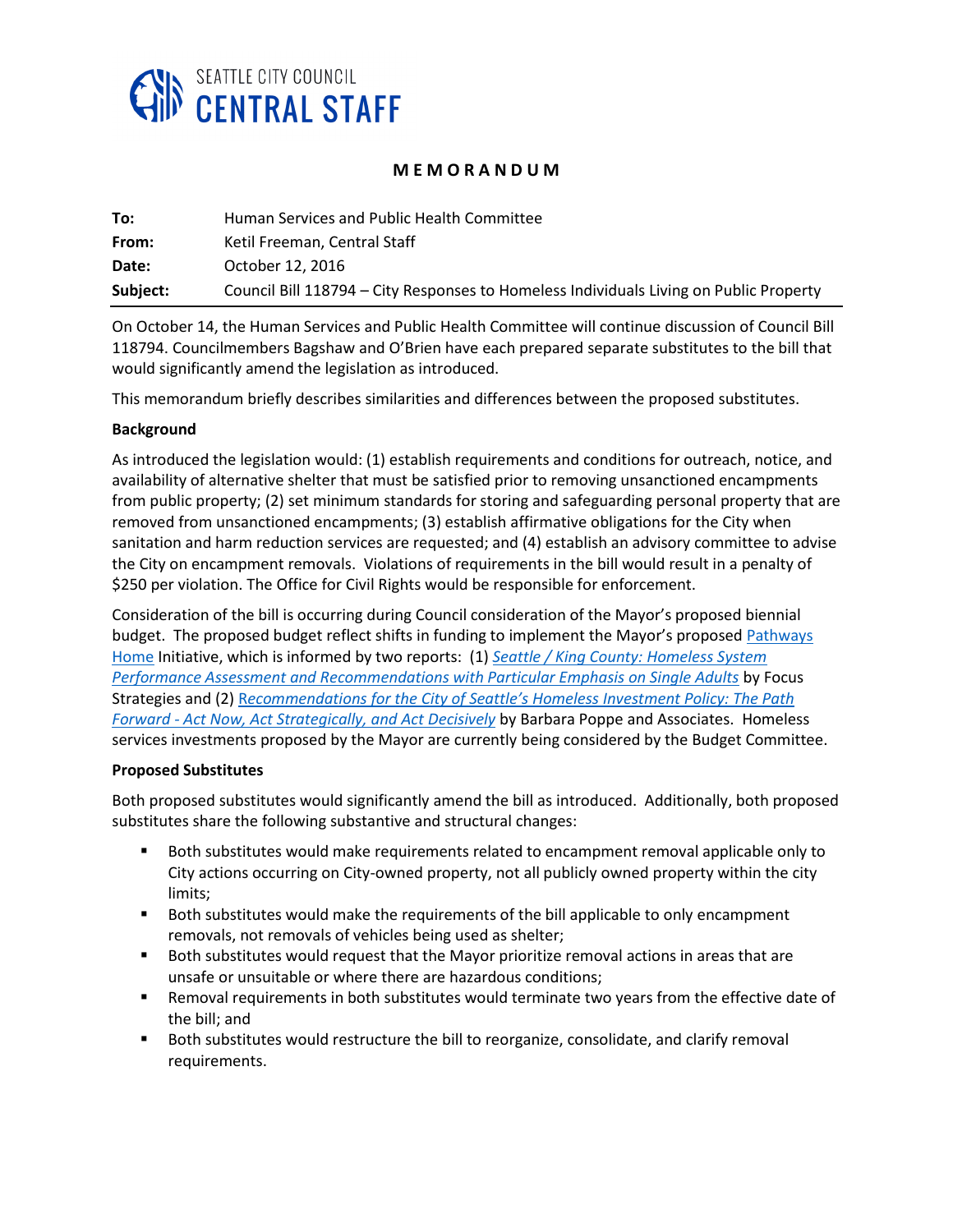| <b>Issue Area</b> |                                                                                                   | <b>Bagshaw Substitute</b>                                                                                                                                                                                                                                                                                                                                                                                                                                        | O'Brien Substitute                                                                                                                                                                                                                                                                                                                                           |
|-------------------|---------------------------------------------------------------------------------------------------|------------------------------------------------------------------------------------------------------------------------------------------------------------------------------------------------------------------------------------------------------------------------------------------------------------------------------------------------------------------------------------------------------------------------------------------------------------------|--------------------------------------------------------------------------------------------------------------------------------------------------------------------------------------------------------------------------------------------------------------------------------------------------------------------------------------------------------------|
| 1.                | Definition Of<br>Unsuitable<br>Location                                                           | Areas of City-owned property with a<br>public use that would be impeded by an<br>encampment with the following areas<br>listed as unsuitable per se:<br>All parks, unless authorized by<br>Director's Rule<br>All sidewalks and other areas of<br>$\blacksquare$<br>public rights-of-way, unless<br>authorized by Director's Rule,<br>with specific exclusions for<br>areas of the sidewalk needed<br>for pedestrian travel, speech<br>activity, ADA compliance, | Areas of City-owned property with a<br>public use that would be impeded by an<br>encampment with the following areas<br>listed as unsuitable per se:<br>Improved areas of parks<br>Restored natural areas of parks<br>$\blacksquare$<br>or areas undergoing restoration<br>Public sidewalks in front of<br>٠<br>houses and dwelling units                    |
|                   |                                                                                                   | access to utilities, and for<br>sidewalks where the Sit/Lie<br>Ordinance applies.                                                                                                                                                                                                                                                                                                                                                                                |                                                                                                                                                                                                                                                                                                                                                              |
| 2.                | Removal<br>Requirements<br>From Unsafe Or<br><b>Unsuitable</b><br>Areas                           | The City would immediately remove an<br>encampment when a person is present.<br>When a person is not present, the City<br>would first seek to temporarily store<br>and move the property to a nearby<br>location that does not impede a public<br>use. If there is no such nearby location,<br>the City would immediately remove and<br>store the property.                                                                                                      | The City would immediately remove<br>and encampment when a person is<br>present.<br>When a person is not present, the City<br>would first seek to move the property<br>to a nearby location that does not<br>impede a public use. If there is no such<br>nearby location, the City would remove<br>and store the property after providing<br>24-hour notice. |
| 3.                | Removal<br>Requirements<br><b>From Areas</b><br><b>Where There Are</b><br>Hazardous<br>Conditions | The City would provide a 72-hour<br>period to cure the hazardous condition<br>and assistance in doing so. If the<br>condition is not cured within 72 hours,<br>the City would immediately remove the<br>encampment.                                                                                                                                                                                                                                              | The City would provide a 72-hour<br>period to cure the hazardous condition<br>and assistance in doing so. If the<br>condition is not cured within 72 hours,<br>the City would remove the<br>encampment after providing 48-hour<br>notice.                                                                                                                    |
| 4.                | Removal<br>Requirements<br><b>From Areas That</b><br>Are Not Unsafe<br>Or Unsuitable              | If after outreach is provided and an<br>offer of adequate housing or stable<br>shelter is extended and declined, and<br>72-hour notice is provided, the City<br>would remove the encampment.                                                                                                                                                                                                                                                                     | The substitute is silent on removal after<br>requirements have been met.<br>However, the option for removal is<br>implicit in the requirement.                                                                                                                                                                                                               |
| 5.                | <b>Standards For</b><br>Removing,<br><b>Storing And</b><br>Safeguarding                           | The substitute would establish less<br>specific standards for storing and<br>safeguarding personal property to allow<br>more flexibility for implementation.                                                                                                                                                                                                                                                                                                     | The substitute would incorporate<br>specific standards to increase the<br>likelihood that personal property would<br>be returned.                                                                                                                                                                                                                            |

Some key differences between the two substitutes are summarized in the table below.